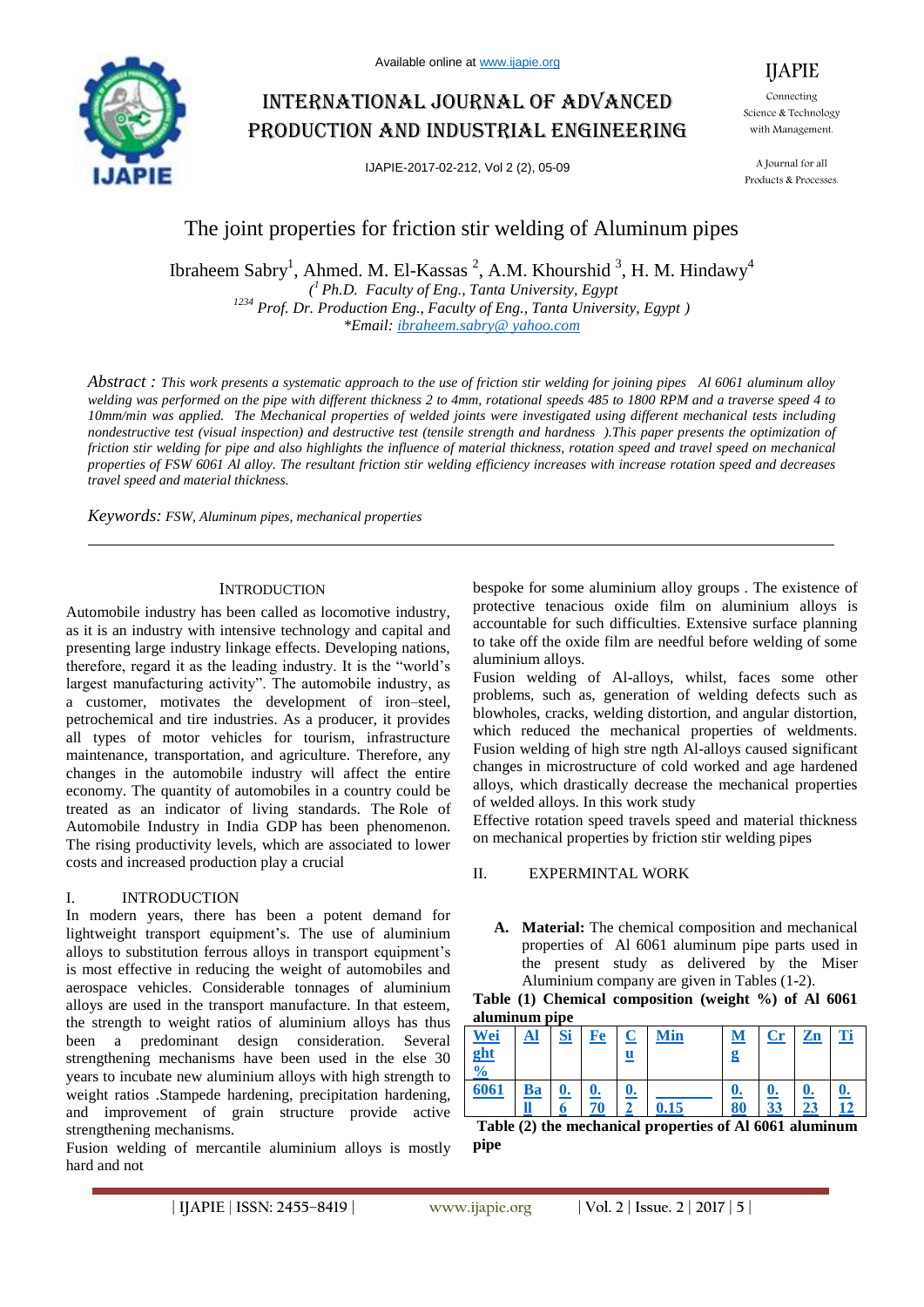## *Ibraheem Sabry et al., International Journal of Advanced Production and Industrial Engineering*

| Alloy | <b>Tensile</b><br><b>Ultimate</b><br><b>Strength</b><br>σ UTS M pa | <b>Elongatio</b><br>n<br>EL% | <b>Hardness</b><br>'HD |
|-------|--------------------------------------------------------------------|------------------------------|------------------------|
| 6061  | 252.690                                                            |                              | 86                     |

#### **B. Design and constructed**

Setup friction stir welding: constructed apparatus is mounted on the drilling press machine bed to the two workpieces of the studied materials which will be welded by friction stir welding technique, Fig. (1). Showing Illustration, Drawing, and Construction Setup friction stir welding for pipe parts



Figure 1 Friction stir welding machine

#### **A. Tensile Testing:**

Tensile testing, also known as tension testing, is a fundamental material science test in which a sample is subjected to uniaxial tension until failure. The score from the test are commonly used to select a material for an application, for quality control, and to predict how a material will react under other types of forces. Properties that are directly measured via a tensile test are an ultimate tensile strength (UTS), maximum elongation (EL %).

#### III. RESULT AND DISCUSSION

 The Visual Testing is very significant, nevertheless neglected by many non-destructive testing personnel. The Visual Inspection is a non-destructive testing style that furnishes a wherewithal of detecting and examining an assortment of surface flaws surface discontinuities on joints. The Visual inspection is also the most exceedingly used method for detecting and check surface cracks, which are predominately substantial because of their relevance to structural failure mechanisms. Even when other NTD styles are used to detect surface cracks, visual inspection often provides a useful supplement [20].

Visual inspection of the external surface of welded specimens showed uniform semi-circular surface undulation, caused by the final sweep of the trailing edge of the rotating tool shoulder over weld nugget, under the effect of probe overhead pressure.



Figure 2: Exit Pin



Figure 3: **Finished pipe**

#### **A. Tensile Test Results**

The outcomes of transverse tensile tests for the weld are summed up in Figure  $(4)$  to Figure  $(6)$ . the base material higher tensile strength and elongation than the weld The tensile properties of the weld of pipes AL 6061 alloy depend on microstructures, such as grain size, because this alloy is mainly strengthened by soil- solution and work hardening. However, the apportionment of grain size and dislocation density were almost regular during the weld. This signalizes that the tensile properties of the present weld cannot be explained only by the apportionment of grain size and dislocation density.

Aside from grain size, crystallographic orientation also strongly influences plastic deformation during the tensile test because the plastic deformation arises from the gliding on the close-packed planes with the upper critical resolved shear stresses.



Figure 7: Relation between elongation and speed of Al 6061 (at thickness 2mm)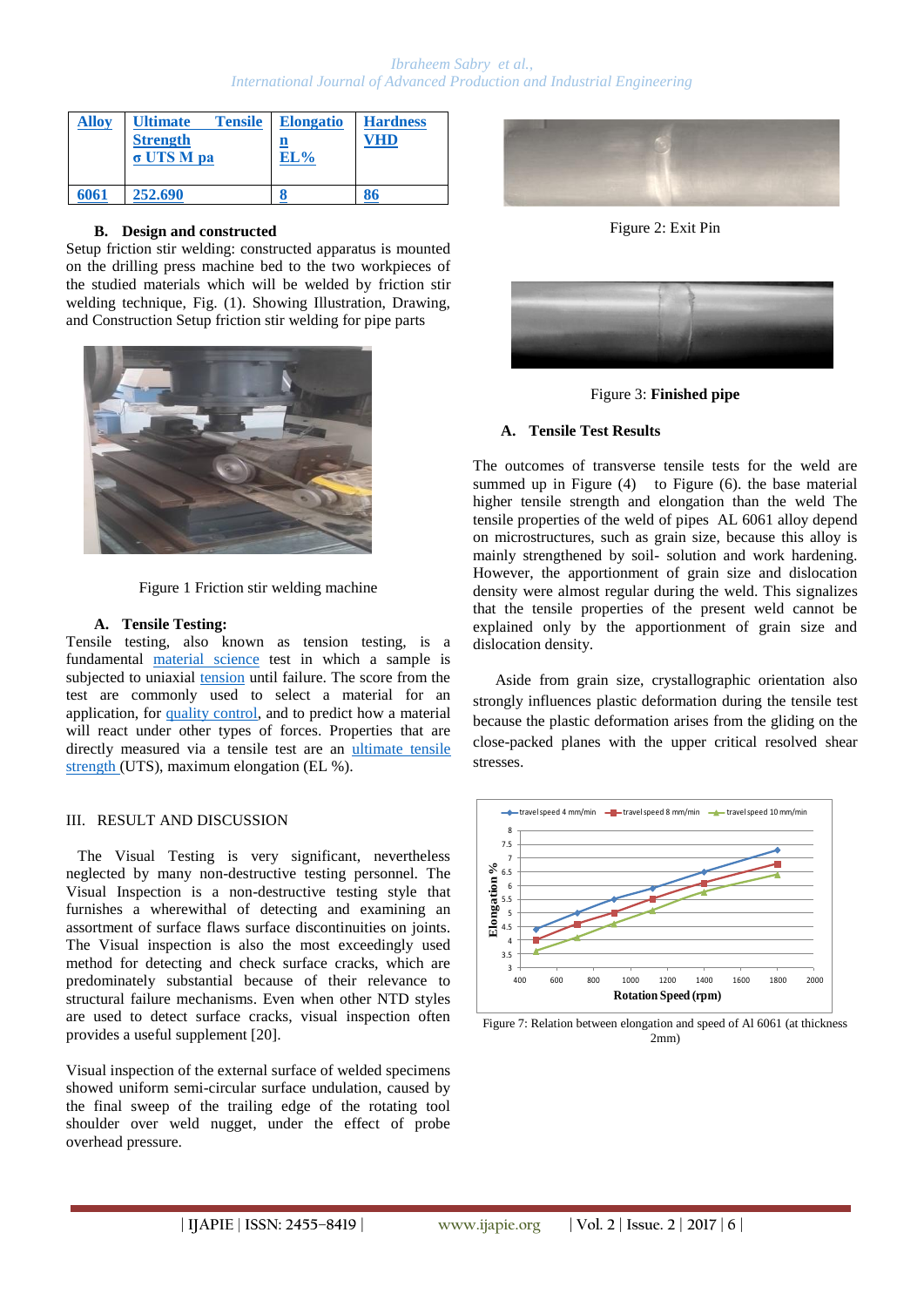#### *Ibraheem Sabry et al., International Journal of Advanced Production and Industrial Engineering*



Figure 8: Relation between elongation and speed of Al 6061 (at thickness 3mm)



Figure 9: Relation between elongation and speed of Al 6061 (at thickness 4mm)

#### Hardness Results



Figure 10: Relation between hardness and speed of Al 6061 (at thickness 2mm)



Figure 11: Relation between hardness and speed of Al 6061 (at thickness 2mm)



Figure 12: Relation between hardness and speed of Al 6061 (at thickness 2mm)

The joints fabricated at high rotational speed (1800rpm) exhibited superior tensile properties compared to other joints. Similarly, the joints fabricated with high material thickness are showing good tensile properties comparable to that of a less material thickness see fig. See fig. (7-9) Hardness measurement of the joints

# **Graphical results for tensile strength, elongation%, and hardness**

#### A. Rotational Speed

The Rotational speed is directly proportional to the tensile strength of the weld. The frictional heat input increases with increase in the rotational rate of the tool. Thus the increase in the Rotational speed enhances the heat input of the process which in turn results in better material flow and increases the material to be displaced in a unit time. The maximum tensile strength of the weld is also seen when the process parameter rotational speed set at a higher level in the process window. Thus the rotational speed at 3rd level is the best possible level for the desired responses considered.

B. Travel speed

As travel speed is one of the important process parameters, the considered level doesn't affect the responses as the variation in the level average is not appreciable. This implies within the selected range of process window the levels can be fixed at any level to have the desired output.

C. Material thickness

the tensile strength of the welded joints depends on the material thickness. The material thickness with flat surfaces is associated with eccentricity, which allows the material to flow around the pin. The tapered pin profile produces the pulsating action as the ratio between the static volumes to the dynamic volume is more than one.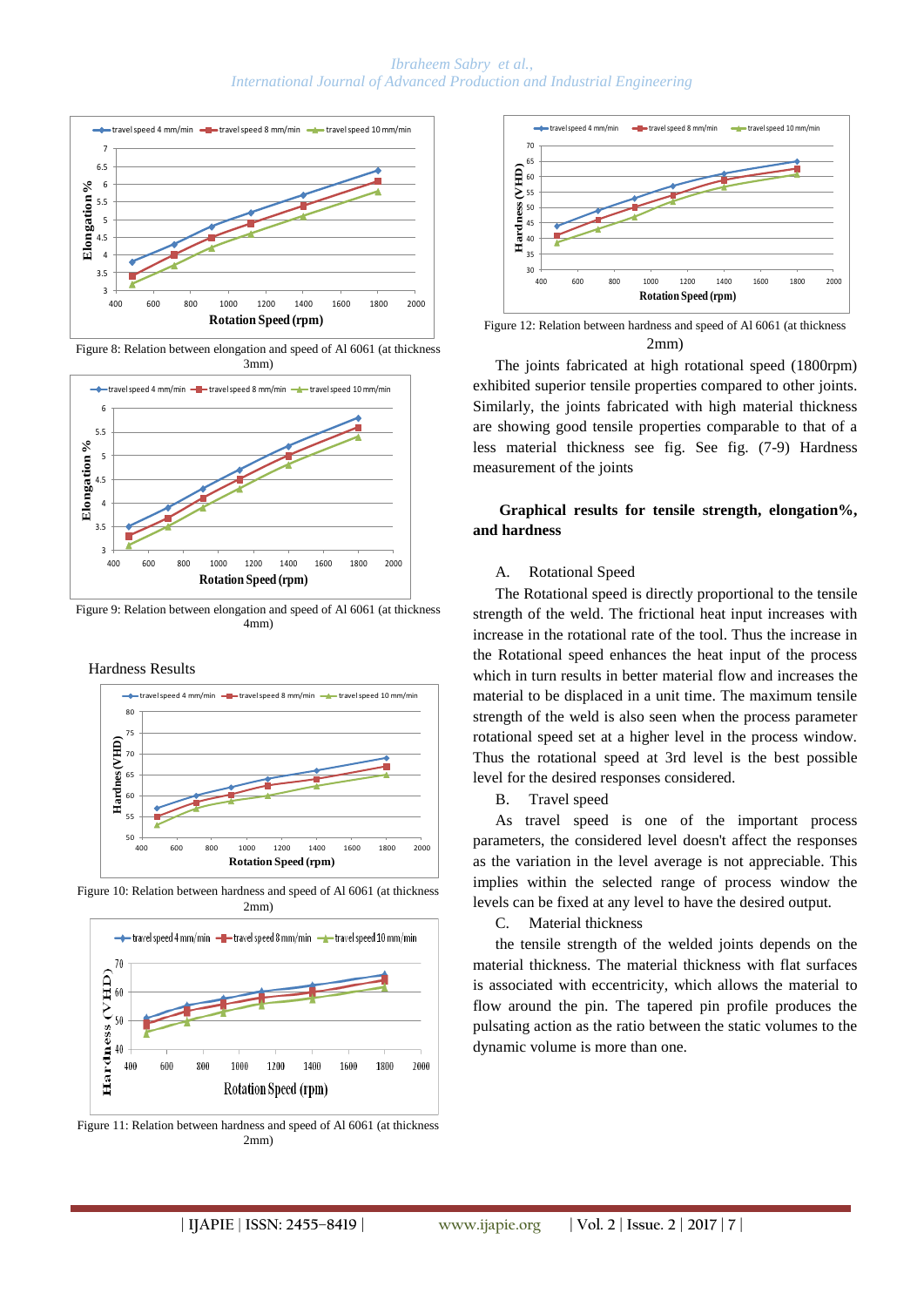# *Ibraheem Sabry et al., International Journal of Advanced Production and Industrial Engineering*



Figure 13: Main effects plot for tensile strength, elongation, and hardness values

#### VI CONCLUSION

- 1. The FSW weld efficiency increases with increase rotation speed and decreases travel speed.
- 2. The FSW efficiency increases with decrease the material thickness.
- 3. The joint efficiency of FS welded (ratio of ultimate tensile strength of welded joint to that of the base material was found 80, 78% and 76% for 6061 at thickness 2,3and 4mm.
- **4.** The hardness values decrease gradually across the weld, with the minimum hardness value in the weld center or weld nugget.

# **REFERENCES**

- [1] Zhou C, Yang X, Luan G. Effect of root flaws in the fatigue property of friction stirs welds in2024-T3 aluminum alloys. Mater SciEng A2006; 418:155–60.
- [2] BY.T.J.Lienert and et al., "Friction stir welding studies on mild steel", Welding Journal,Jan.2003, pp.1-9.
- [3] BY G.Oertelt and et al., "Effect of thermal cycling on friction stir welds of 2195 aluminum alloy", Welding Research Supplement, pp.71-79.
- [4] R.A.Prado and et al., "Tool wear in the friction-stir welding of aluminum alloy 6061+20%Al2O3: a preliminary study", Scripta Materialia, 45(2001), pp.75-80.
- [5] E.Gerçekcioglu, T.Eren, K.Yıldızlı, and E.Salamcı"THE FRICTION BEHAVIOUR ON THE EXTERNAL SURFACE OF THE FRICTION STIR WELDING OF AA 6063- T6 TUBES"5th INTERNATIONAL CONFERENCE ON TRIBOLOGY JUNE.15-18. 2005, pp225-228.
- [6] Klingensmith, S., J. N. Dupont, and A. R. Marder, Welding Journal 84 (2005)77s-85s.
- [7] A.M. Khourshid, Ahmed. M. El-Kassas and Ibraheem Sabry, Integration between Artificial Neural Network and Responses Surfaces Methodology for Modeling of Friction Stir welding, International Journal of Advanced Engineering Research and Science (IJAERS), Vol-2, Issue-3, March. 2015.
- [8] Zeng, W. M., Wu, H. L., and Zhang, J. (2006). "Effect of tool wear on mechanical properties and acoustic emission of friction stir welded 6061 Al alloy." ActaMetallurgicaSinica 19 (1): 9-19.
- [9] R. Plaintively, P. Koshy Mathews and N. Murugan "Development of mathematical models to predict the mechanical properties of friction stir welded AA6351 aluminum alloy" Journal of Engineering Science and Technology Review 4 (1) (2011) 25-31
- [10] ZHANG Z, FRIEDRICH K. Artificial neural networks applied to polymer composites: A review [J]. Composites Science and Technology, 2003, 63: 2029−2044. 14. ARCAKHOGLU E, CAVUSOGLU A, RISEN A. Thermodynamic analyses of refrigerant mixtures using artificial neural networks [J]. Applied Energy, 2004, 78: 219−230.
- [11] D. Kanakaraja and P. Hema, International Journal of Mechanical Engineering and Technology
- [12] Comparative study on different pin geometries of tool profile in friction stir welding using artificial neural networks, (IJMET), ISSN 0976 – 6340 (Print), ISSN 0976 – 6359 (Online) Volume 4, Issue 2, March - April (2013)
- [13] S. Ramasamy, D. Gould and Workman, "Design of experiments study to examine the effect of polarity on stud welding", Welding Journal, 81, 19- 26, (2002).
- [14] I. S. Kim, K. J. Son, Y. S. Yang and P. K. D. V. Karaganda, "Sensitivity analysis for process parameter parameters in GMA welding process using factorial design method", International Journal of machine tools and manufacture", (2003). 43, 763-776.
- [15] D. Kanakaraja and P. Hem a, "Comparative study on different pin geometries of tool profile in friction stir welding using artificial neural networks", International Journal of Mechanical Engineering and Technology , (IJMET), ISSN 0976 – 6340(Print), ISSN 0976 – 6359(Online) Volume 4, Issue 2, March - April (2013)
- [16] Arcakhoglue, Cavusoglu A, Eisen A. "Thermodynamic analyses of refrigerant mixtures using artificial neural networks", Applied Energy, 2004, 78: 219−230.